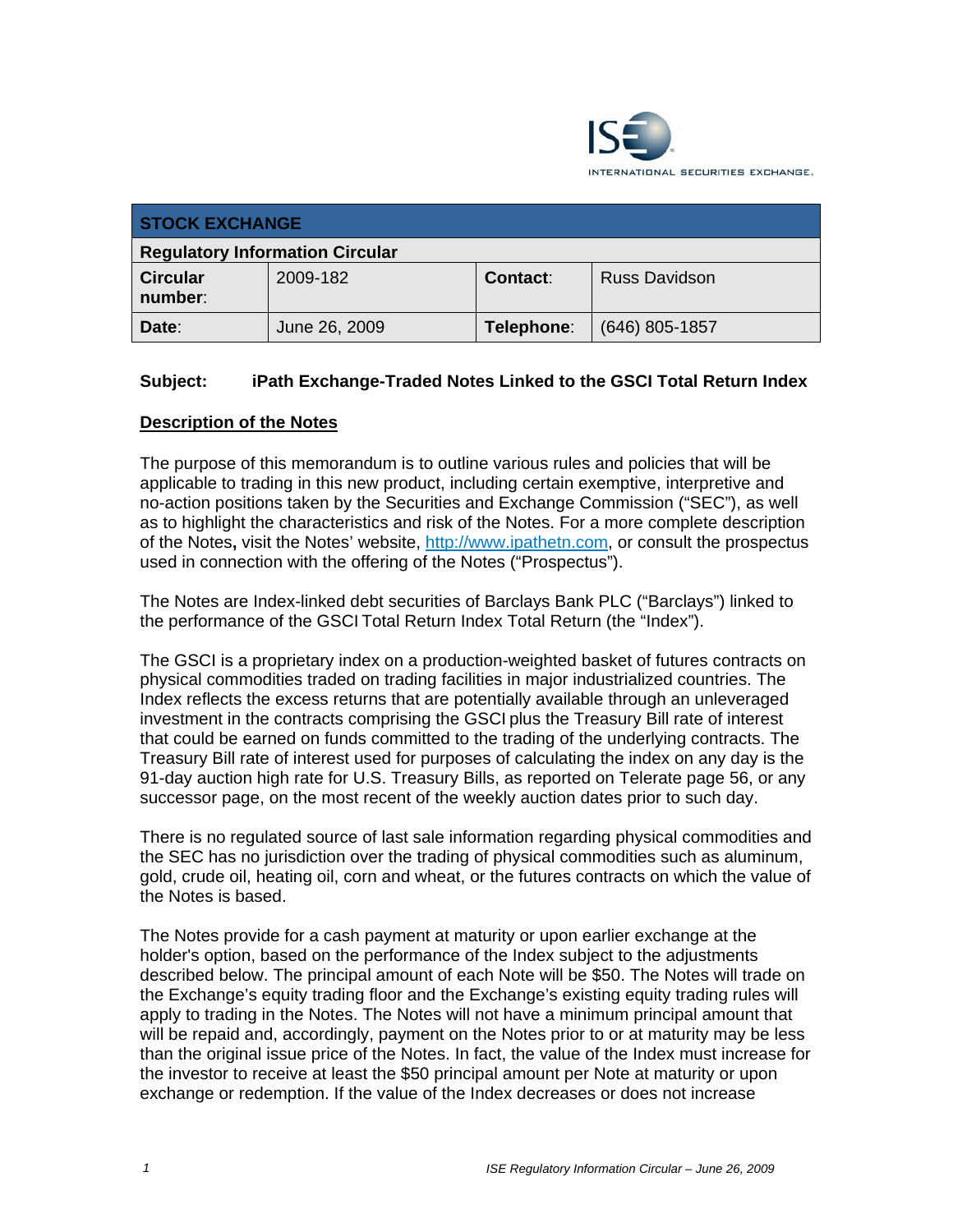sufficiently to offset the investor fee (described below), the investor will receive less, and possibly significantly less, than the \$50 principal amount per Note. In addition, holders of the Notes will not receive any interest payments from the Notes. The Notes will have a term of 30 years.

Holders who have not previously redeemed their Notes will receive a cash payment at maturity equal to the principal amount of their Notes times the index factor on the Final Valuation Date (as defined below) minus the investor fee on the Final Valuation Date. The "index factor" on any given day will be equal to the closing value of the Index on that day divided by the initial index level. The index factor on the Final Valuation Date will be equal to the final index level divided by the initial index level. The "initial index level" is the closing value of the Index on the date of issuance of the Notes (the "Trade Date"), and the "final index level" is the closing value of the Index on the Final Valuation Date. The investor fee is equal to 0.75% per year times the principal amount of a holder's Notes times the index factor, calculated on a daily basis in the following manner: The investor fee on the Trade Date will equal zero. On each subsequent calendar day until maturity or early redemption, the investor fee will increase by an amount equal to 0.75% times the principal amount of a holder's Notes times the index factor on that day (or, if such day is not a trading day, the index factor on the immediately preceding trading day) divided by 365. The investor fee is the only fee holders will be charged in connection with their ownership of the Notes.

Prior to maturity, holders may, subject to certain restrictions, redeem their Notes on any Redemption Date (defined below) during the term of the Notes provided that they present at least 50,000 Notes for redemption, or they act through a broker or other financial intermediaries (such as a bank or other financial institution not required to register as a broker-dealer to engage in securities transactions) that are willing to bundle their Notes for redemption with other investors' Notes. If a holder chooses to redeem such holder's Notes on a Redemption Date, such holder will receive a cash payment on such date equal to the principal amount of such holder's Notes times the index factor on the applicable Valuation Date minus the investor fee on the applicable Valuation Date. A "Redemption Date" is the third business day following a Valuation Date (other than the Final Valuation Date (defined below)). A "Valuation Date" is each Thursday from the first Thursday after issuance of the Notes until the last Thursday before maturity of the Notes (the "Final Valuation Date") inclusive (or, if such date is not a trading day, the next succeeding trading day), unless the calculation agent determines that a market disruption event, as described below, occurs or is continuing on that day. In that event, the Valuation Date for the maturity date or corresponding Redemption Date, as the case may be, will be the first following trading day on which the calculation agent determines that a market disruption event does not occur and is not continuing. In no event, however, will a Valuation Date be postponed by more than five trading days.

Any of the following will be a market disruption event: (i) a material limitation, suspension or disruption in the trading of any Index component which results in a failure by the trading facility on which the relevant contract is traded to report a daily contract reference price (i.e., the price of the relevant contract that is used as a reference or benchmark by market participants); (ii) the daily contract reference price for any Index component is a "limit price", which means that the daily contract reference price for such contract has increased or decreased from the previous day's daily contract reference price by the maximum amount permitted under the applicable rules or procedures of the relevant trading facility; (iii) failure by the Index Sponsor to publish the closing value of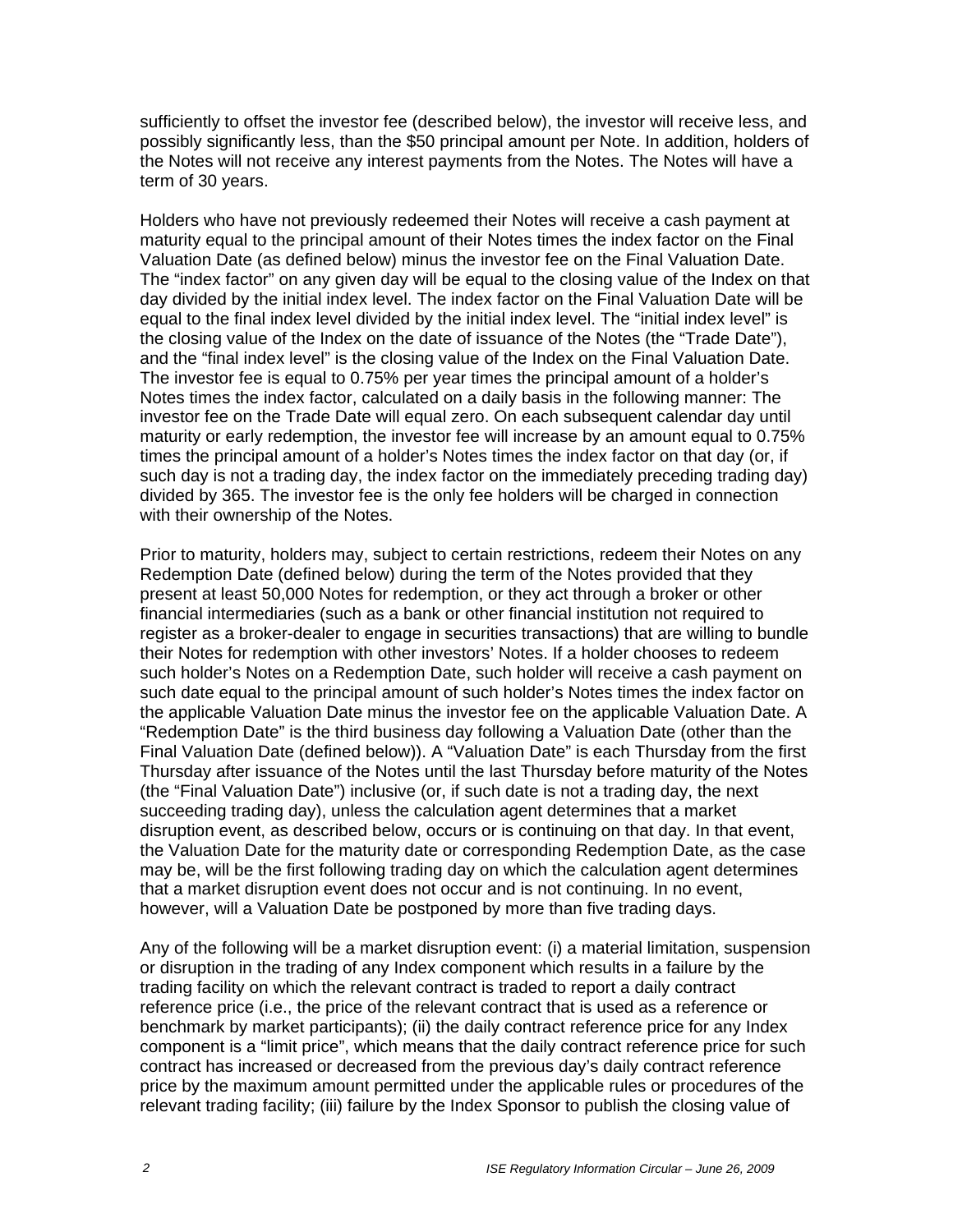the Index or of the applicable trading facility or other price source to announce or publish the daily contract reference price for one or more Index component; or (iv) any other event, if the calculation agent determines in its sole discretion that the event materially interferes with Barclays' ability or the ability of any of Barclays' affiliates to unwind all or a material portion of a hedge with respect to the Notes that Barclays or Barclays' affiliates have effected or may effect as described herein in connection with the sale of the Notes.

If a Valuation Date is postponed by five trading days, that fifth day will nevertheless be the date on which the value of the Index will be determined by the calculation agent. In such an event, the calculation agent will make a good faith estimate in its sole discretion of the value of the Index.

To redeem their Notes, holders must instruct their broker or other person through whom they hold their Notes to take the following steps:

- deliver a notice of redemption to Barclays via email by no later than 11:00 a.m. New York time on the business day prior to the applicable Valuation Date. If Barclays receives such notice by the time specified in the preceding sentence, it will respond by sending the holder a confirmation of redemption;
- deliver the signed confirmation of redemption to Barclays via facsimile in the specified form by 4:00 p.m. New York time on the same day. Barclays must acknowledge receipt in order for the confirmation to be effective; and
- transfer such holder's book-entry interest in its Notes to the trustee on Barclays' behalf at or prior to 10:00 a.m. on the applicable Redemption Date (the third business day following the Valuation Date).

If holders elect to redeem their Notes, Barclays may request that Barclays Capital Inc. (a broker-dealer) purchase the Notes for the cash amount that would otherwise have been payable by Barclays upon redemption. In this case, Barclays will remain obligated to redeem the Notes if Barclays Capital Inc. fails to purchase the Notes. Any Notes purchased by Barclays Capital Inc. may remain outstanding.

If an event of default occurs and the maturity of the Notes is accelerated Barclays will pay the default amount in respect of the principal of the Notes at maturity. The default amount for the Notes on any day will be an amount, determined by the calculation agent in its sole discretion, equal to the cost of having a qualified financial institution, of the kind and selected as described below, expressly assume all Barclays' payment and other obligations with respect to the Notes as of that day and as if no default or acceleration had occurred, or to undertake other obligations providing substantially equivalent economic value to the holders of the Notes with respect to the Notes. That cost will equal:

- the lowest amount that a qualified financial institution would charge to effect this assumption or undertaking, plus
- the reasonable expenses, including reasonable attorneys' fees, incurred by the holders of the Notes in preparing any documentation necessary for this assumption or undertaking.

During the default quotation period for the Notes (described below), the holders of the Notes and/or Barclays may request a qualified financial institution to provide a quotation of the amount it would charge to effect this assumption or undertaking. If either party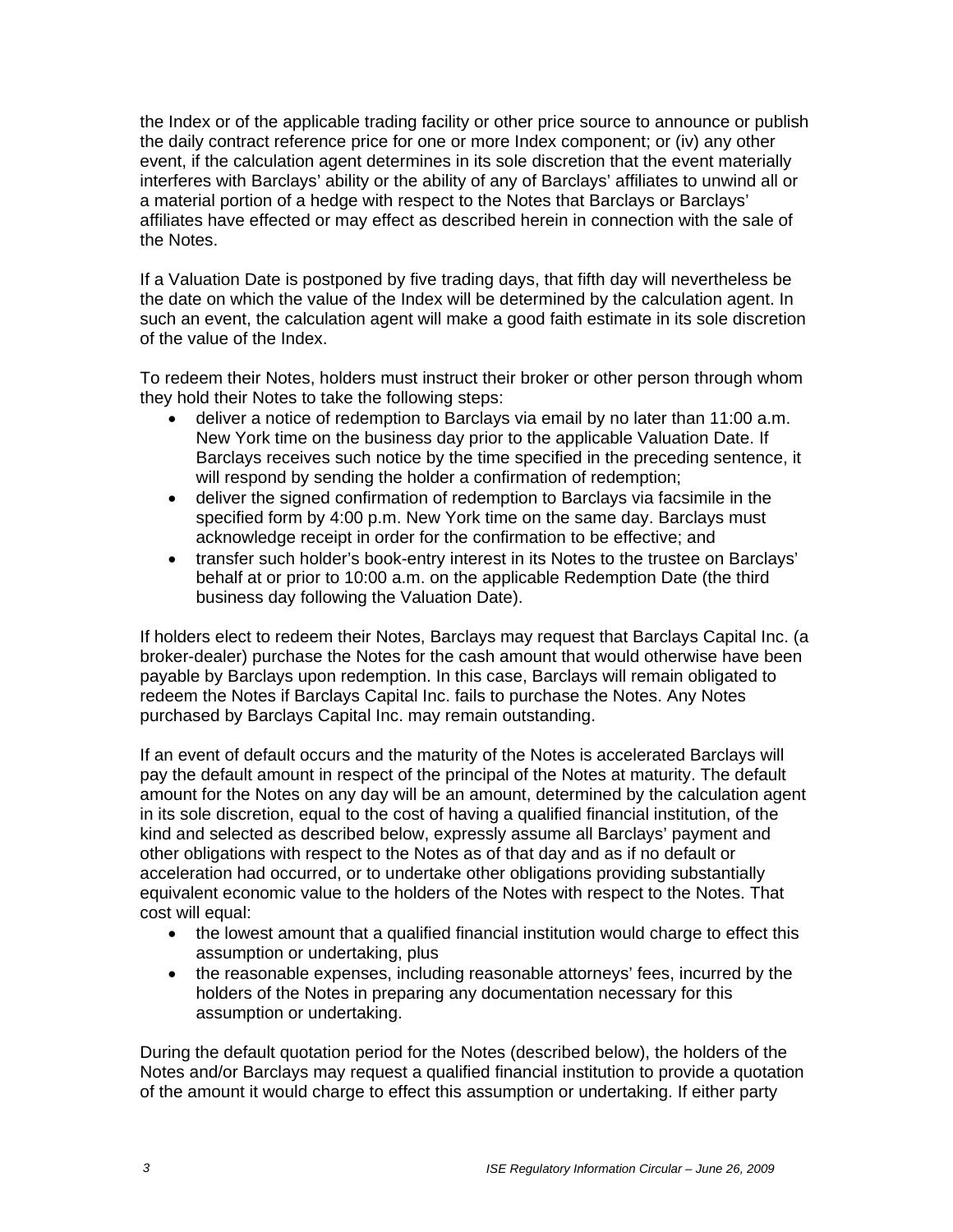obtains a quotation, it must notify the other party in writing of the quotation. The amount referred to in the first bullet point above will equal the lowest – or, if there is only one, the only – quotation obtained, and as to which notice is so given, during the default quotation period. With respect to any quotation, however, the party not obtaining the quotation may object, on reasonable and significant grounds, to the assumption or undertaking by the qualified financial institution providing the quotation and notify the other party in writing of those grounds within two business days after the last day of the default quotation period, in which case that quotation will be disregarded in determining the default amount. The default quotation period is the period beginning on the day the default amount first becomes due and ending on the third business day after that day, unless:

- no quotation of the kind referred to above is obtained, or
- every quotation of that kind obtained is objected to within five business days after the due date as described above.

If either of these two events occurs, the default quotation period will continue until the third business day after the first business day on which prompt notice of a quotation is given as described above. If that quotation is objected to as described above within five business days after that first business day, however, the default quotation period will continue as described in the prior sentence and this sentence.

In any event, if the default quotation period and the subsequent two business day objection period have not ended before the Final Valuation Date, then the default amount will equal the stated principal amount of the Notes.

Major market data vendors will disseminate at least every 15 seconds, during the Exchange's Core Trading Session, the GSCI and the Index value.

An intraday "Indicative Value" meant to approximate the intrinsic economic value of the Notes will be calculated and published via the facilities of the Consolidated Tape Association ("CTA") every 15 seconds throughout the "Exchange's Core Trading Session on each day on which the Notes are traded on the Exchange.

Additionally, Barclays or an affiliate will calculate and publish the closing Indicative Value of the Notes on each trading day at http://www.ipathetn.com. In connection with the Notes, the term "Indicative Value" refers to the value at a given time determined based on the following equation:

> Indicative Value = Principal Amount per Unit X (Current Index Level / Initial Index Level ) - Current Investor Fee

where:

Principal Amount per Unit = \$50

Current Index Level = The most recent published level of the Index as reported by The Goldman Sachs Group, Inc.

Initial Index Level = The Index level on the trade date for the Notes.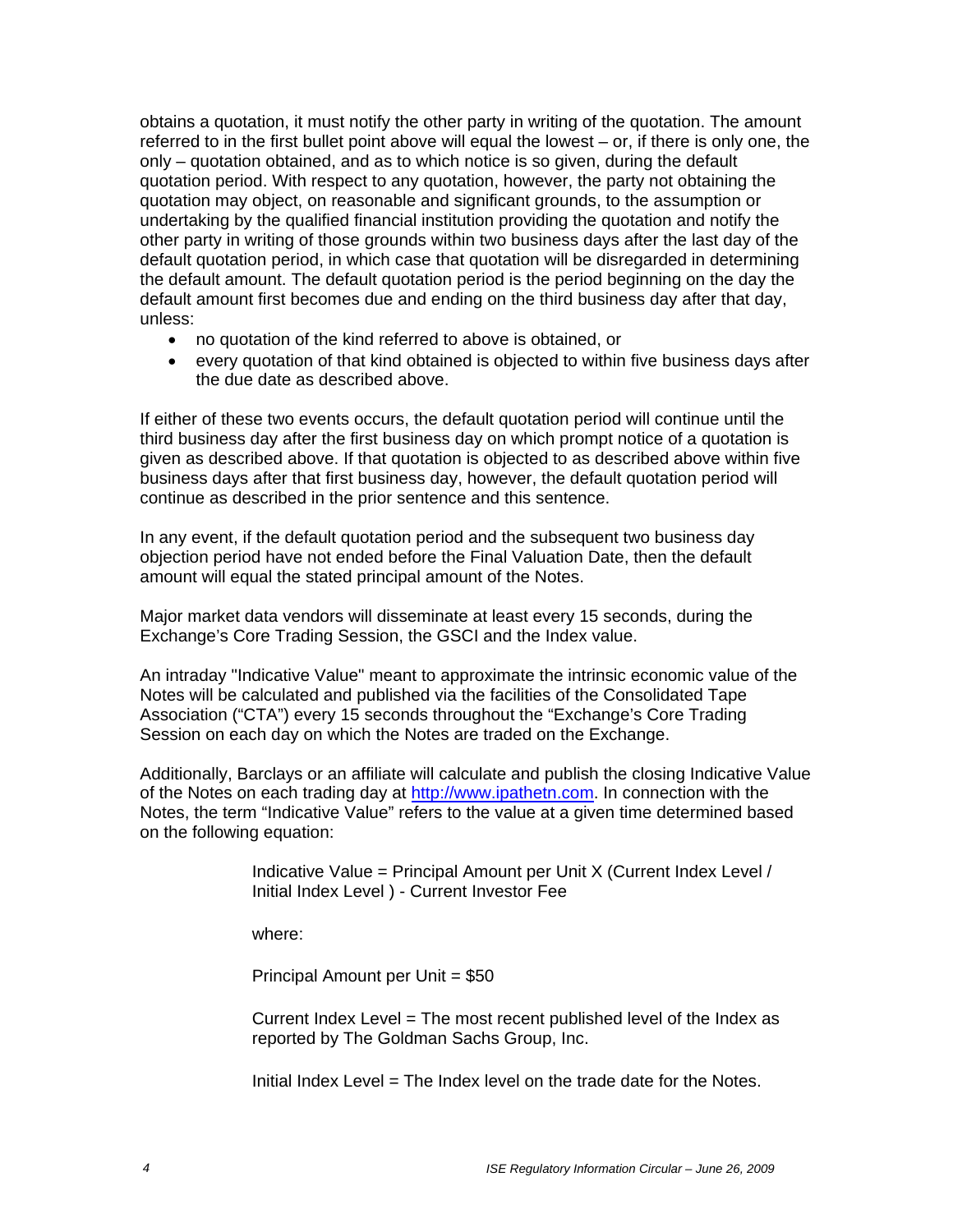Current Investor Fee = The most recent daily calculation of the investor fee with respect to the Notes, determined as described above (which, during any trading day, will be the investor fee determined on the preceding calendar day).

# **Risk Factors Related to Investing in the Notes**

The Notes are unsecured promises of Barclays Bank PLC and are not secured debt. The Notes are riskier than ordinary unsecured debt securities. As stated in the Prospectus, an investment in the Notes includes the following risks: carries certain risks:

- Even if the value of the Index at maturity or upon redemption exceeds the initial Index level, Note holders may receive less than the principal amount of their Notes.
- Note holders will not benefit from any increase in the value of the Index if such increase is not reflected in the value of the Index on the applicable valuation date.
- There are restrictions on the minimum number of Notes a Note holder may redeem and on the dates on which a Note holder may redeem them.
- The market value of the Notes may be influenced by many unpredictable factors, including volatile commodities prices suspension or disruptions of market trading in commodities and related futures may adversely affect the value of the Notes.
- Higher future prices of the Index components relative to their current prices may decrease the amount payable at maturity or upon redemption.
- Historical values of the Index or any Index component should not be taken as an indication of the future performance of the Index during the term of the Notes.
- Commodity prices may change unpredictably, affecting the value of the Index and the value of the Notes in unforeseeable ways.
- Changes in the Treasury bill rate of interest may affect the value of the Index and the Notes.
- Changes in Barclays' credit ratings may affect the market value of the Notes.
- Note holders will not receive interest payments on the Notes or have rights in the exchange traded futures contracts constituting the Index components.
- There may not be an active trading market in the Notes; sales in the secondary market may result in significant losses.
- Trading and other transactions by Barclays Bank PLC or its affiliates in instruments linked to the Index or Index components may impair the market value of the Notes.
- Barclays' business activities may create conflicts of interest.
- Barclays Bank PLC and its affiliates have no affiliation with the Index Sponsor and are not responsible for its public disclosure of information, which may change over time.
- The policies of the Index sponsor and changes that affect the Index or the Index components could affect the amount payable on the Notes and their market value.
- The GSCI may in the future include contracts that are not traded on regulated futures exchanges.
- Changes in the composition and valuation of the Index or the GSCI may adversely affect the Notes.
- There are potential conflicts of interest between the Note holders and the calculation agent.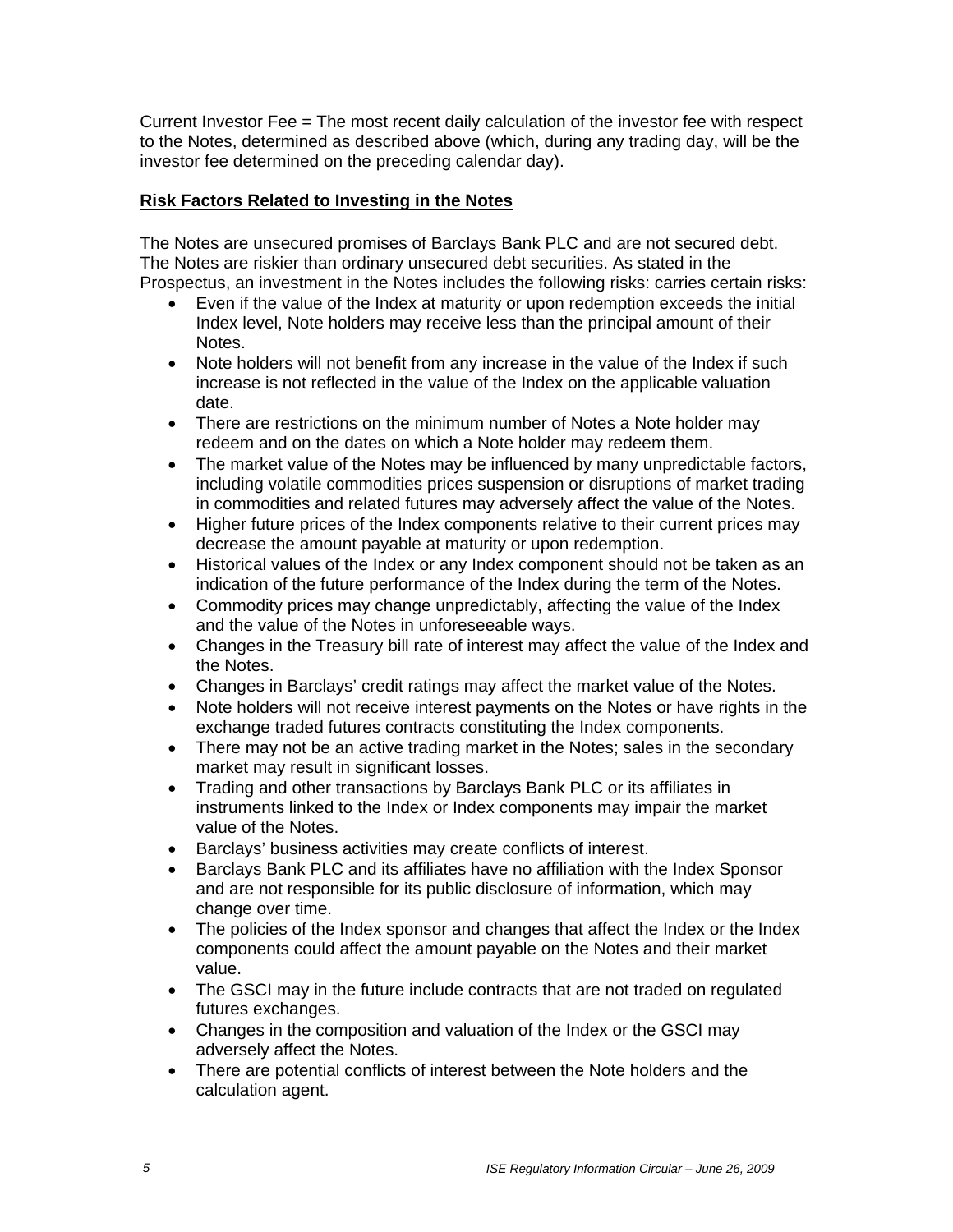• The calculation agent can postpone the determination of the value of the Index or the maturity date or redemption date if a market disruption event occurs on a valuation date.

### **Exchange Rules Applicable to Trading in the Notes**

The Notes are considered equity securities, thus rendering trading in the Notes subject to the Exchange's existing rules governing the trading of equity securities.

### **Trading Hours**

Trading in the Notes on ISE is on a UTP basis and is subject to ISE equity trading rules. The Notes will trade from 8:00 a.m. until 8:00 p.m. Eastern Time. Equity EAMs trading the Notes during the Extended Market Sessions are exposed to the risk of the lack of the calculation or dissemination of underlying index value or intraday indicative value ("IIV"). For certain derivative securities products, an updated underlying index value or IIV may not be calculated or publicly disseminated in the Extended Market hours. Since the underlying index value and IIV are not calculated or widely disseminated during Extended Market hours, an investor who is unable to calculate implied values for certain derivative securities products during Extended Market hours may be at a disadvantage to market professionals.

#### **Trading Halts**

ISE will halt trading in the Notes in accordance with ISE Rule 2101(a)(2)(iii). The grounds for a halt under this Rule include a halt by the primary market because it stops trading the Notes and/or a halt because dissemination of the IIV or applicable currency spot price has ceased, or a halt for other regulatory reasons. In addition, ISE will stop trading the Notes if the primary market de-lists the Notes.

#### **Delivery of a Prospectus**

Pursuant to federal securities laws, investors purchasing Notes must receive a prospectus prior to or concurrently with the confirmation of a transaction. Investors purchasing Notes directly from the Fund (by delivery of the Deposit Amount) must also receive a prospectus.

Prospectuses may be obtained through the Distributor or on the Fund's website. The Prospectus does not contain all of the information set forth in the registration statement (including the exhibits to the registration statement), parts of which have been omitted in accordance with the rules and regulations of the SEC. For further information about the Fund, please refer to the Trust's registration statement.

### **No-Action Relief Under Federal Securities Regulations**

The SEC has issued no-action relief from certain provisions of and rules under the Securities Exchange Act of 1934, as amended (the "Exchange Act"), regarding trading in other Barclays iPath securities with structures similar to that of the Notes. See letter dated July 27, 2006, from James A. Brigagliano, Acting Associate Director, Office of Trading Practices and Processing, Division of Market Regulation, to George H. White (the "Letter"). As what follows is only a summary of the relief outlined in the Letter, the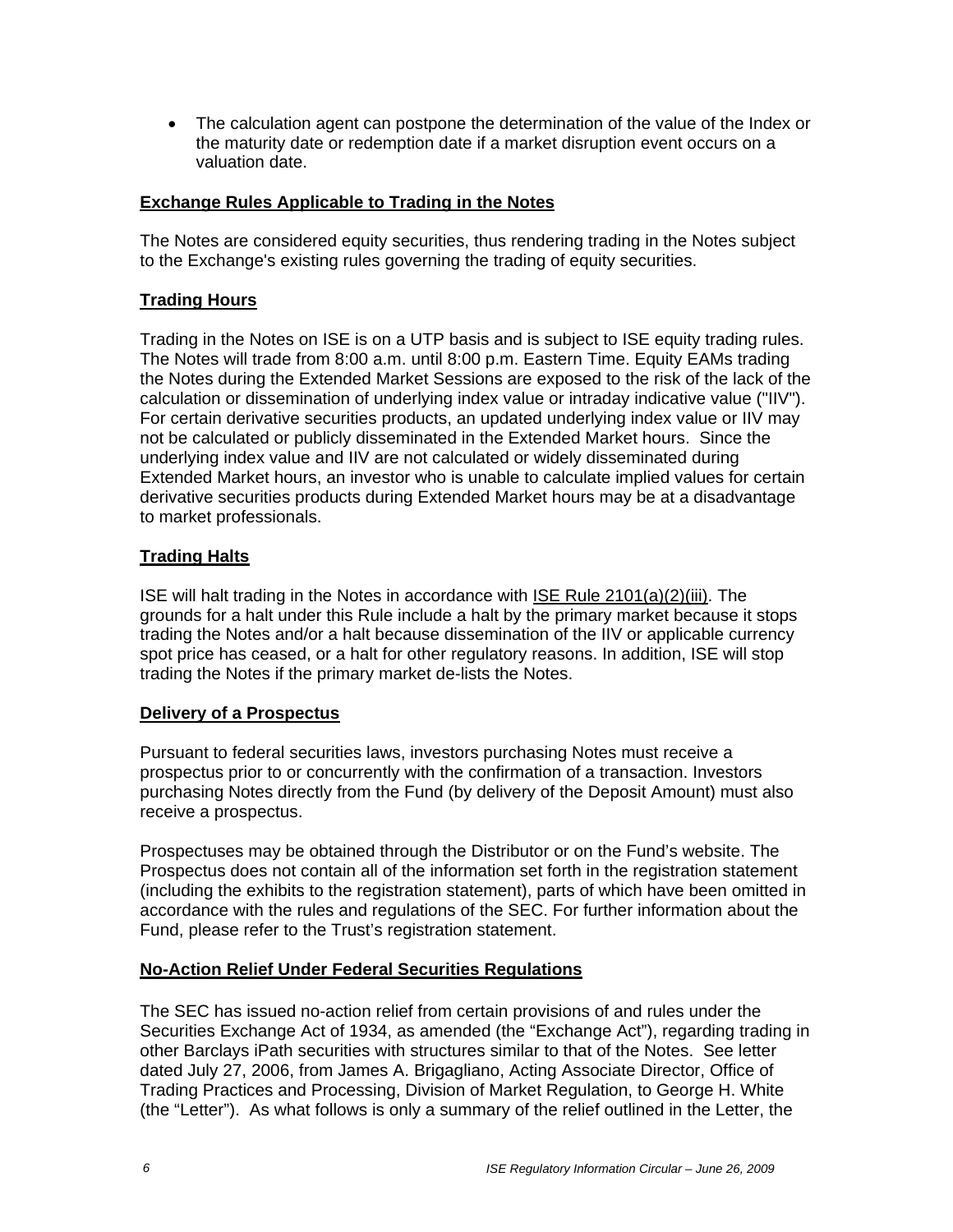Exchange also advises interested members to consult the Letter, for more complete information regarding the matters covered therein.

### **Regulation M Exemptions**

Generally, Rules 101 and 102 of Regulation M is an anti-manipulation regulation that, subject to certain exemptions, prohibits a "distribution participant" and the issuer or selling security holder, in connection with a distribution of securities, from bidding for, purchasing, or attempting to induce any person to bid for or purchase, any security which is the subject of a distribution until after the applicable restricted period, except as specifically permitted in Regulation M. The provisions of the Rules apply to underwriters, prospective underwriters, brokers, dealers, and other persons who have agreed to participate or are participating in a distribution of securities, and affiliated purchasers of such persons.

The Letter states that the SEC Division of Market Regulation will not recommend enforcement action under Rule 101 of Regulation M against persons who may be deemed to be participating in a distribution of the notes to bid for or purchase the notes during their participation in such distribution.

Rule 102 of Regulation M prohibits issuers, selling security holders, or any affiliated purchaser of such person from bidding for, purchasing, or attempting to induce any person to bid for or purchase a covered security during the applicable restricted period in connection with a distribution of securities effected by or on behalf of an issuer or selling security holder. Rule 100 of Regulation M defines "distribution" to mean any offering of securities that is distinguished from ordinary trading transactions by the magnitude of the offering and the presence of special selling efforts and selling methods.

The Letter states that the SEC Division of Market Regulation will not recommend enforcement action under Rule 102 of Regulation M against Barclays and its affiliated purchasers who bid for or purchase or redeem notes during the continuous offering of the notes.

### **Section 11(d)(1) of the Exchange Act; Exchange Act Rule 11d1-2**

Section 11(d)(1) of the Exchange Act generally prohibits a person who is both a broker and a dealer from effecting any transaction in which the broker-dealer extends credit to a customer on any security which was part of a new issue in the distribution of which he or she participated as a member of a selling syndicate or group within thirty days prior to such transaction.

The Letter states that the SEC Division of Market Regulation will not recommend enforcement action under Section 11(d)(1) of the Exchange Act against broker-dealers who treat the notes, for purposes of Rule 11d1-2, as "securities issued by a registered . . . open-end investment company as defined in the Investment Company Act" and thereby, extend credit or maintain or arrange for the extension or maintenance of credit on the notes that have been owned by the persons to whom credit is provided for more than 30 days, in reliance on the exemption contained in the rule.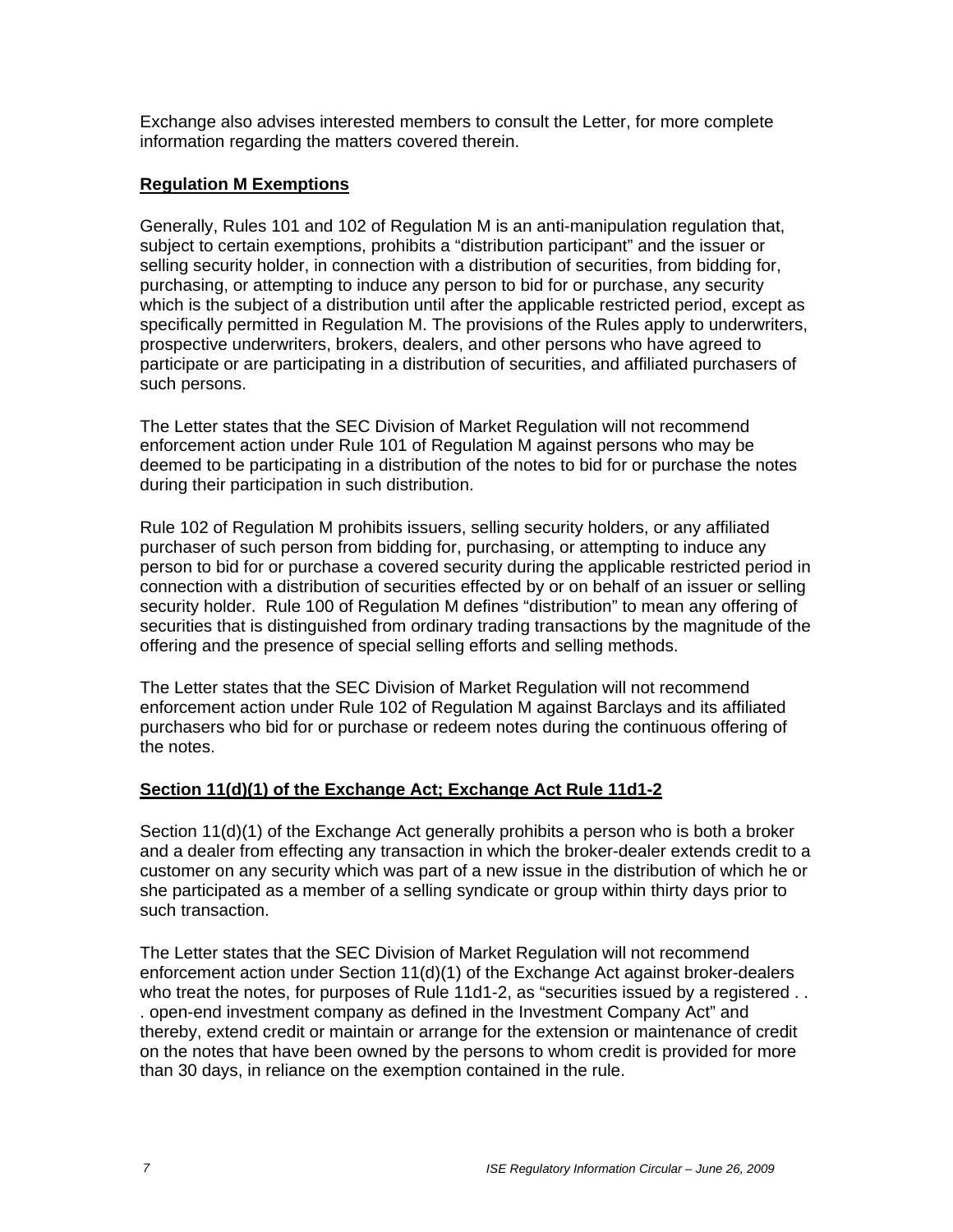**This Regulatory Information Circular is not a statutory Prospectus. Equity EAMs should consult the Trust's Registration Statement, SAI, Prospectus and the Fund's website for relevant information.**